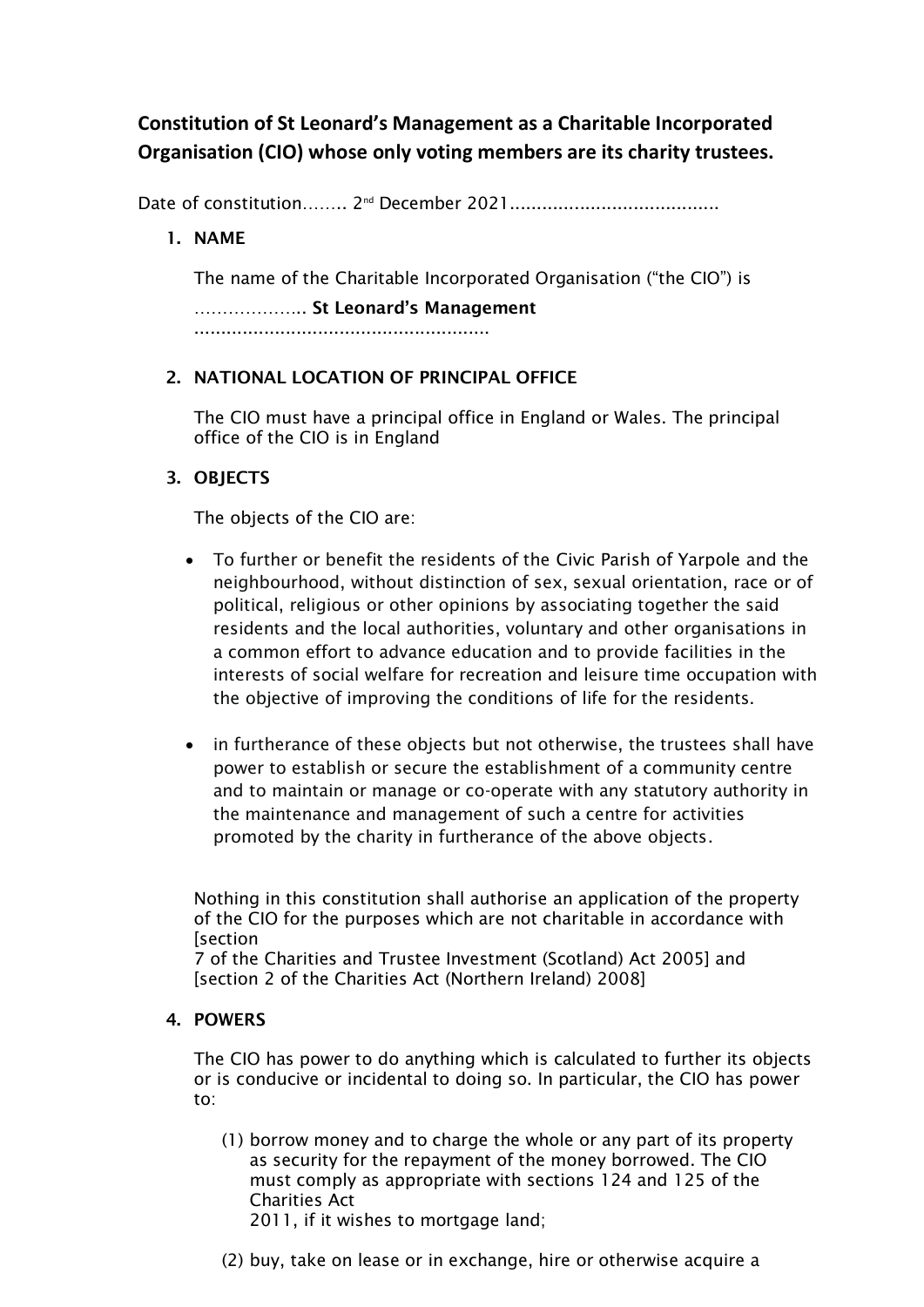property and to maintain and equip it for use;

- (3) sell, lease or otherwise dispose of all or any part of the proper belonging to the CIO. In exercising this power, the CIO must comply as appropriate with sections 117 and 119-123 of the Charities Act 2011;
- (4) employ and remunerate such staff as are necessary for carrying out the work of the CIO. The CIO may employ or remunerate a charity trustee only to the extent that it is permitted to do so by clause 6 (Benefits and payments to charity trustees and connected persons) and provided it complies with the condition of that clause;
- (5) deposit or invest funds, employ a professional fund-manager, and arrange for the investments or other property of the CIO to be held in the name of a nominee, in the same manner and subject to the same conditions as the trustees of a trust are permitted to do by the Trustee Act 2000.

## 5. APPLICATION OF INCOME AND PROPERTY

- (1) The income and property of the CIO must be applied solely towards the promotion of the objects.
	- a) A charity trustee is entitled to be reimbursed from the property of the CIO or may pay out of such property reasonable expenses properly incurred by him or her when acting on behalf of the CIO.
	- b) A charity trustee may benefit from trustee indemnity insurance cover purchased at the CIO's expense in accordance with, and subject to the conditions in, section 189 of the Charities Act 2011.
- (2) None of the income or property of the CIO may be paid or transferred directly or indirectly by way of dividend, bonus or otherwise by way of profit to any member of the CIO.
- (3) Nothing in this clause shall prevent a charity trustee or connected person receiving any benefit or payment which is authorised by Clause 6.

## 6. BENEFITS AND PAYMENTS TO CHARITY TRUSTEES AND CONNECTED **PERSONS**

## (1) General provisions

No charity trustee or connected person may:

- a) buy or receive any goods or services from the CIO on terms preferential to those applicable to members of the public
- b) sell goods, services, or any interest in land to the CIO;
- c) be employed by, or receive any remuneration from, the CIO
- d) receive any other financial benefit from the CIO;

unless the payment or benefit is permitted by sub-clause (2) of this clause or authorised by the court or the prior written consent of the Charity Commission ("the Commission") has been obtained. In this clause, a "financial benefit" means a benefit, direct or indirect, which either money or has a monetary value.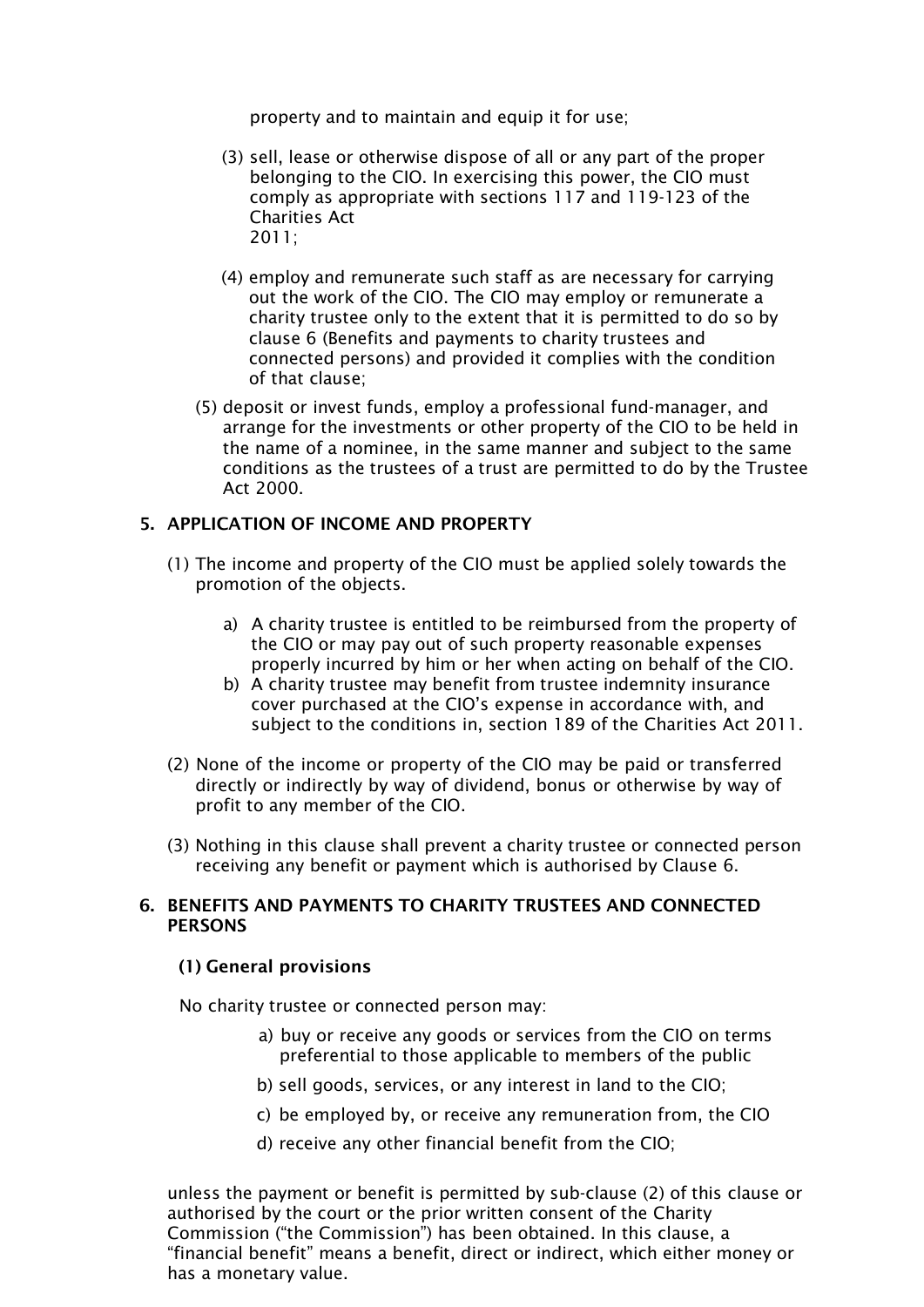## (2) Scope and powers permitting trustees' or connected persons' benefits

- a) A charity trustee or connected person may receive a benefit from the CIO as a beneficiary of the CIO provided that a majority of the trustees do not benefit in this way.
- b) A charity trustee or connected person may enter into a contract for the supply of services, or of goods that are supplied in connection with the provision of services, to the CIO where that is permitted in accordance with, and subject to the conditions in, sections 185 to 188 of the Charities Act 2011.
- c) Subject to sub-clause (3) of this clause a charity trustee or connected person may provide the CIO with goods that are not supplied in connection with services provided to the CIO by the charity trustee or connected person.
- d) A charity trustee or connected person may receive rent on money lent to the CIO at a reasonable and proper rate which must be not more than the Bank of England bank rate (also known as the base rate).
- e) A charity trustee or connected person may receive rent for premises let by the trustee or connected person to the CIO. The amount of the rent and the other terms of the lease must be reasonable and proper. The charity trustee concerned must withdraw from any meeting at which such a proposal or the rent or other terms of the lease a under discussion.
- f) A charity trustee or connected person may take part in the normal trading and fundraising activities of the CIO the same terms as members of the public.

## (3) Payment for supply of goods only – controls

- a) The CIO and its charity trustees may only rely upon the authority provided by sub-clause (2)(c) of this clause if each of the following conditions is satisfied:
- b) The amount or maximum amount of the payment for the goods is set out in a written agreement between the CI and the charity trustee or connected person supplying t goods ("the supplier").
- c) The amount or maximum amount of the payment for the goods does not exceed what is reasonable in the circumstances for the supply of the goods in question.
- d) The other charity trustees are satisfied that it is in the best interests of the CIO to contract with the supplier rather than with someone who is not a charity trustee or connected person. In reaching that decision the charity trustees must balance the advantage of contracting with a charity trustee or connected person against the disadvantages of doing so.
- e) The supplier is absent from the part of any meeting at which there is discussion of the proposal to enter into a contract or arrangement with him or her or it with regard to the supply of goods to the CIO.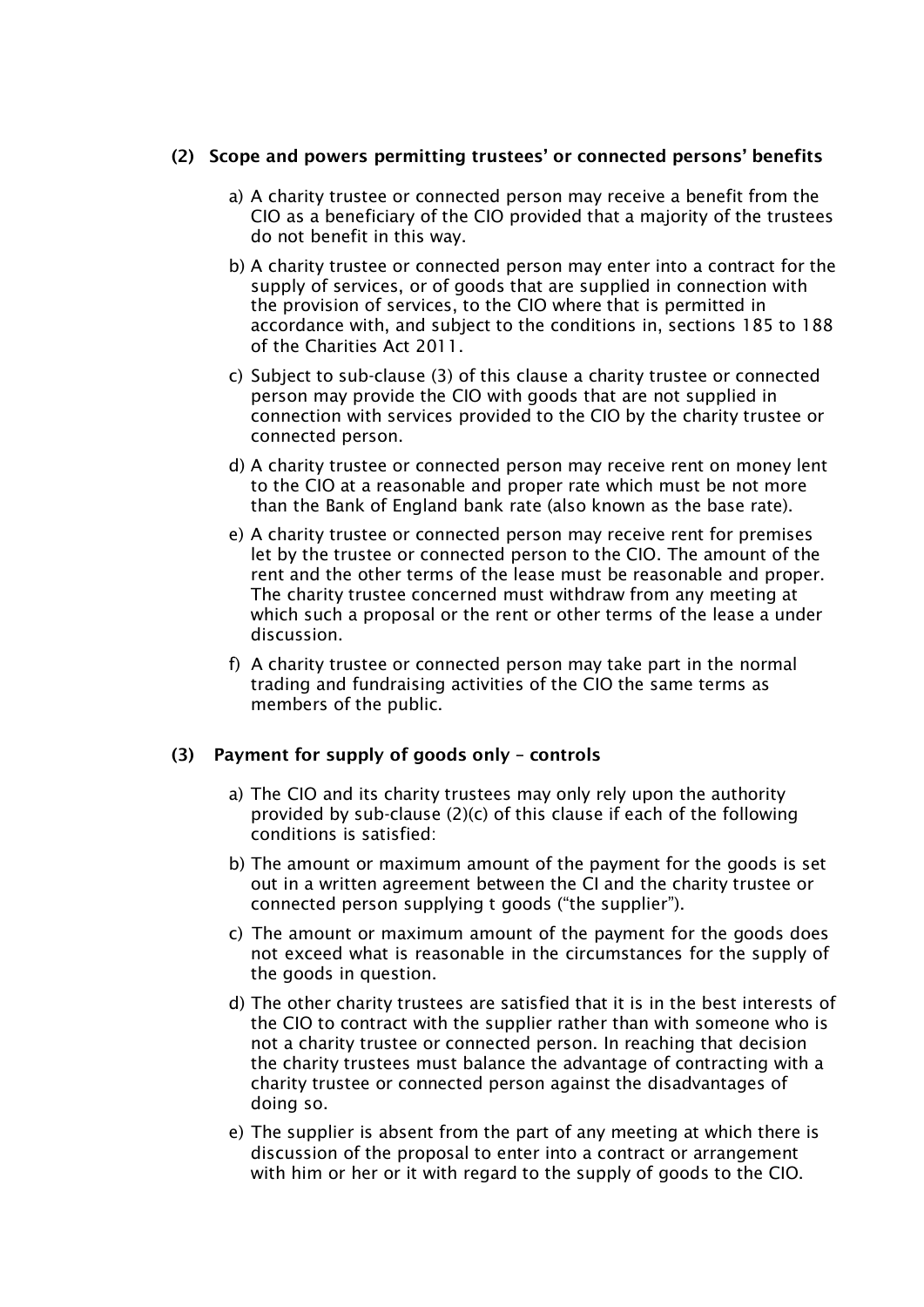- f) The supplier does not vote on any such matter and is not to be counted when calculating whether a quorum of charity trustees is present at the meeting.
- g) The reason for their decision is recorded by the charity trustees in the minute book.
- h) A majority of the charity trustees then in office are not in receipt of remuneration or payments authorised by clause 6.

#### (4) In sub-clauses (2) and (3) of this clause

- a) "the CIO" includes any company in which the CIO:
	- i. holds more than 50% of the shares; or
	- ii. controls more than 50% of the voting rights attached to the shares; or
	- iii. has the right to appoint one or more directors to the board of the company;
- b) "connected person" includes any person within the definition set out in clause [30] (Interpretation);

## 7. CONFLICTS OF INTEREST AND CONFLICTS OF LOYALTY

A charity trustee must:

- (1) declare the nature and extent of any interest, direct or indirect which he or she has in a proposed transaction or arrangement with the CIO or in any transaction or arrangement entered into by the CIO which has not previously been declared; and
- (2) absent himself or herself from any discussions of the charity trustees in which it is possible that a conflict of interest will arise between his or her duty to act solely in the interests of the CIO and any personal interest (including but not limited to any financial interest).

Any charity trustee absenting himself or herself from any discussions in accordance with this clause must not vote or be counted as part of the quorum in any decision of the charity trustees on the matter.

## 8. LIABILITY OF MEMBERS TO CONTRIBUTE TO THE ASSETS OF THE CIO IF IS WOUND UP

If the CIO is wound up, the members of the CIO have no liability to contribute to its assets and no personal responsibility for settling its debts and liabilities.

## 9. CHARITY TRUSTEES

## (1) Functions and duties of charity trustees

The charity trustees shall manage the affairs of the CIO and may for that purpose exercise all the powers of the CIO. It is the duty of each charity trustee:

> a) to exercise his or her powers and to perform his or her functions in his or her capacity as a trustee of the CIO in the way he or she decides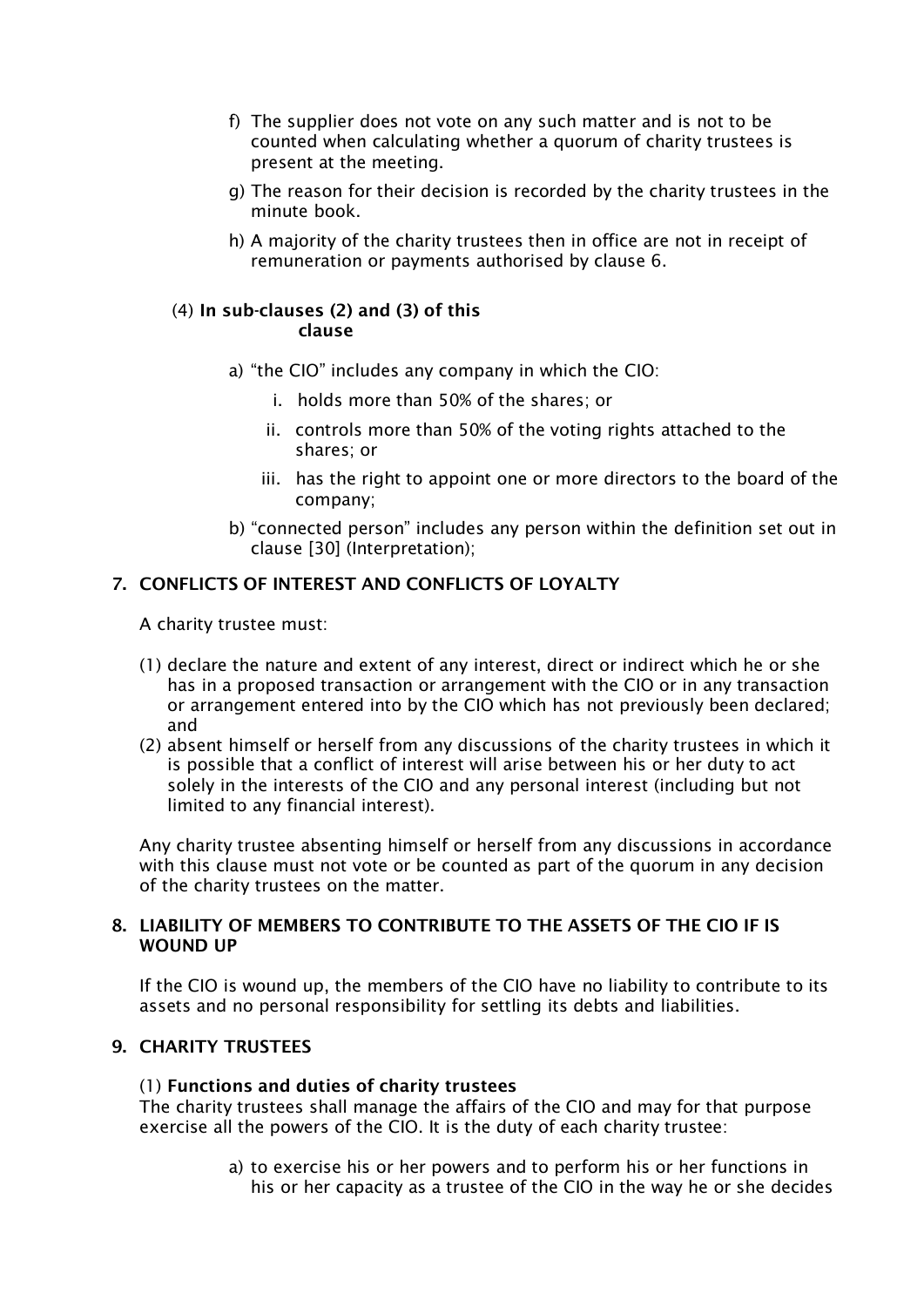in good faith would be most likely to further the purposes of the CIO; and

- b) to exercise, in the performance of those functions, such care and skill as is reasonable in the circumstances having regard in particular to:
	- i. any special knowledge or experience that he or she has or holds himself or herself out as having; and,
	- ii. if he or she acts as a charity trustee of the CIO in the course of a business or profession, to any special knowledge or experience that it is reasonable to expect of a person acting in the course of that kind of business or profession.

#### (2) Eligibility for trusteeship

- a) Every charity trustee must be a natural person.
- b) No individual may be appointed as a charity trustee of the CIO:
	- if he or she is under the age of 16 years; or
	- if he or she would automatically cease to hold office under the provisions of clause [12(1)(e)].
- c) No one is entitled to act as a charity trustee whether on appointment or on any re-appointment until he or she has expressly acknowledged, in whatever way the charity trustees decide, his or her acceptance of the office of charity trustee.
- d) At least one of the trustees of the CIO must be 18 years age or over. If there is no trustee aged at least 18 years, the remaining trustees may only act to call a meeting of the charity trustees or appoint a new charity trustee.

#### (3) Number of charity trustees

- a) There must be at least three charity trustees. If the number falls below this minimum, the remaining trustee or trustees may act only to call a meeting of the charity trustees or appoint a new charity trustee.
- b) The maximum number of charity trustees is nine. The charity trustees may not appoint any charity trustee if as a result the number of charity trustees would exceed the maximum.

#### (4) First charity trustees

The first charity trustees are as follows and are appointed for the following terms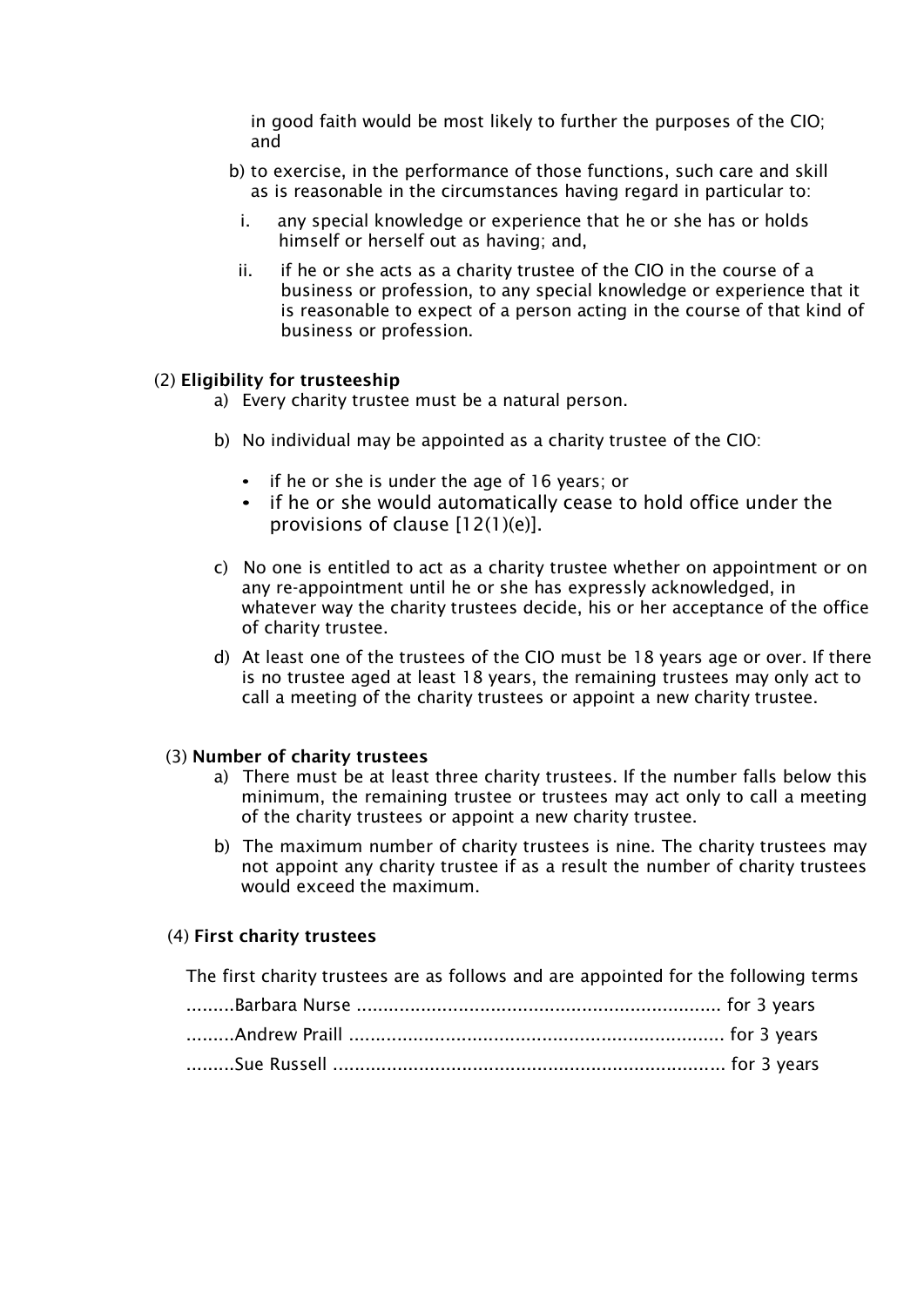## 10. APPOINTMENT OF CHARITY TRUSTEES

- (1) Apart from the first charity trustees, every trustee must be appointed [for a term of three years by a resolution passed at a properly convened meeting of the charity trustees.
- (2) In selecting individuals for appointment as charity trustees, the charity trustees must have regard to the skills, knowledge and experience needed for the effective administration of the CIO.

## 11.INFORMATION FOR NEW CHARITY TRUSTEES

The charity trustees will make available to each new charity trustee, or before his or her first appointment:

- a) a copy of the current version of this constitution; and
- b) a copy of the CIO's latest Trustees' Annual Report and statement of accounts.

## 12. RETIREMENT AND REMOVAL OF CHARITY TRUSTEES

- (1) A charity trustee ceases to hold office if he or she:
	- a) retires by notifying the CIO in writing (but only if enough charity trustees will remain in office when the notice of resignation takes effect to form a quorum for meetings)
	- b) is absent without the permission of the charity trustees from all their meetings held within a period of six months and the trustees resolve that his or her office be vacated
	- c) dies;
	- d) in the written opinion, given to the company, of a registered medical practitioner treating that person, has become physically or mentally incapable of acting as a director and may remain so for more than three months
	- e) is disqualified from acting as a charity trustee by virtue of sections 178- 180 of the Charities Act 2011 (or any statutory re-enactment or modification of that provision
- (2) Any person retiring as a charity trustee is eligible for reappointment.
- (3) A charity trustee who has served for three consecutive terms may not be reappointed for a fourth consecutive term but may be reappointed after an interval of at least one year.

## 13.TAKING OF DECISIONS BY CHARITY TRUSTEES

Any decision may be taken either:

- (1) at a meeting of the charity trustees; or
- (2) by resolution in writing [or electronic form] agreed by a majority of all of the charity trustees, which may comprise either a single document or several documents containing the text of the resolution in like form to which the majority of all of the charity trustees has signified their agreement. Such a resolution shall be effective provided that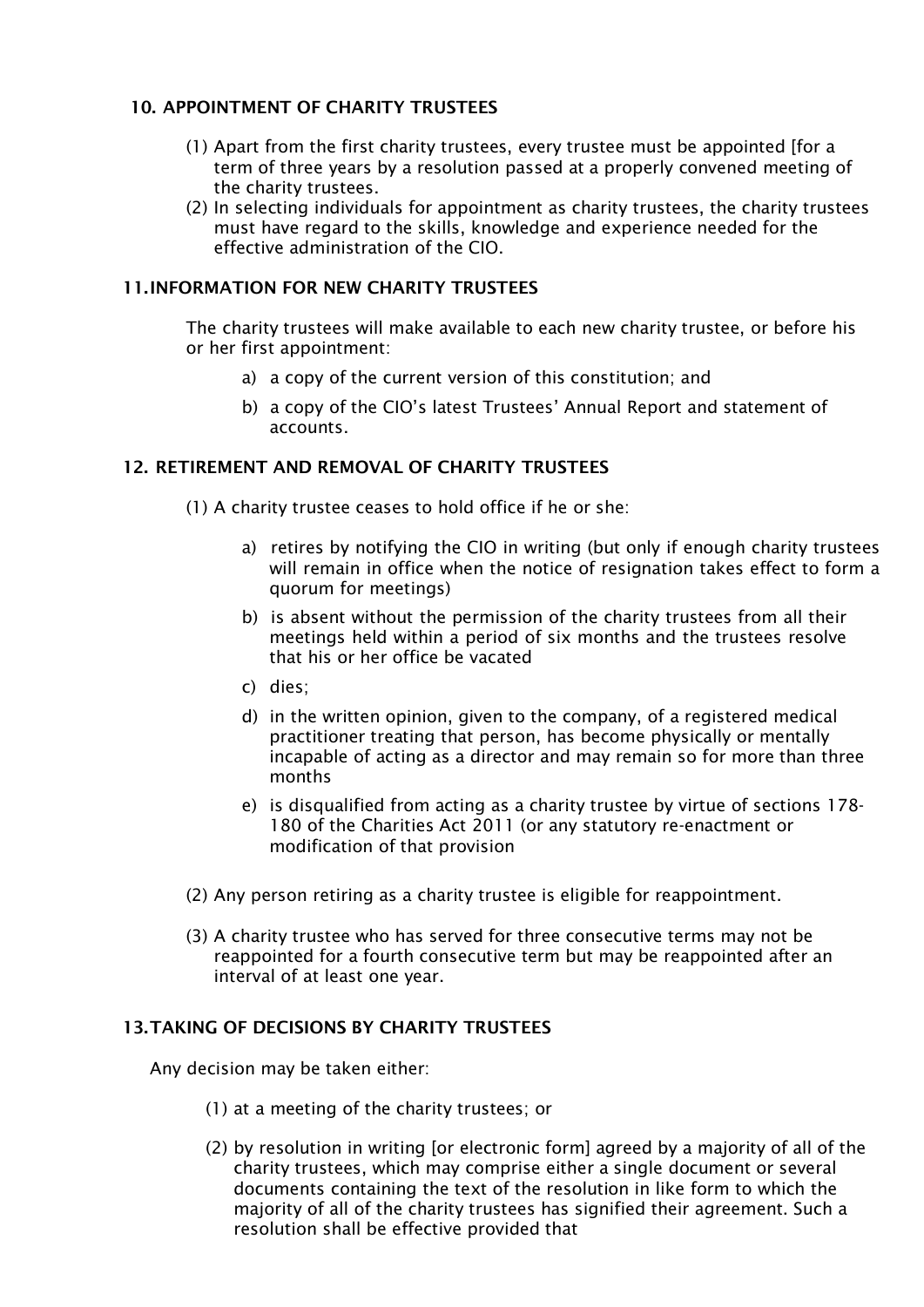- a) a copy of the proposed resolution has been sent, at or as near as reasonably practicable to the same time, to all of the charity trustees; and
- b) the majority of all of the charity trustees has signified agreement to the resolution in a document or documents which has or have been authenticated by their signature, by a statement of their identity accompanying the document or documents, or in such other manner as the charity trustees have previously resolved and delivered to the CIO at its principal office or such other place as the trustees may resolve within 28 days of the circulation date.

## 14.DELEGATION BY CHARITY TRUSTEES

- (1) The charity trustees may delegate any of their powers or functions to a committee or committees, and, if they do, they shall determine the terms and conditions on which the delegation is made. The charity trustees may at any time alter those terms and conditions or revoke the delegation.
- (2) This power is in addition to the power of delegation in the General Regulations and any other power of delegation available to the charity trustees, but is subject to the following requirements:
	- a) a committee may consist of two or more persons, but at least one member of each committee must be a charity trustee;
	- b) the acts and proceedings of any committee must be brought to the attention of the charity trustees as a who as soon as is reasonably practicable; and
	- c) the charity trustees shall from time to time review the arrangements which they have made for the delegation of their powers.

## 15.MEETINGS OF CHARITY TRUSTEES

#### (1) Calling meetings

- a) Any charity trustee may call a meeting of the charity trustees.
	- b) Subject to that, the charity trustees shall decide how the meetings are to be called, and what notice is required.

#### (2) Chairing of meetings

The charity trustees may appoint one of their number to chair their meetings and may at any time revoke such appointment. If no-one has been so appointed, or if the person appointed is unwilling to preside or is not present within 10 minutes after the time of the meeting, the charity trustees present may appoint one of their number to chair that meeting.

#### (3) Procedure at meetings

- a) No decision shall be taken at a meeting unless a quorum is present at the time when the decision is taken. The quorum is two charity trustees, or the number nearest to one third of the total number of charity trustees, whichever is greater, or such larger number as the charity trustees may decide from time to time. A charity trustee shall not be counted in the quorum present when any decision is made about a matter upon which he or she is not entitled to vote.
- b) Questions arising at a meeting shall be decided by a majority of those eligible to vote.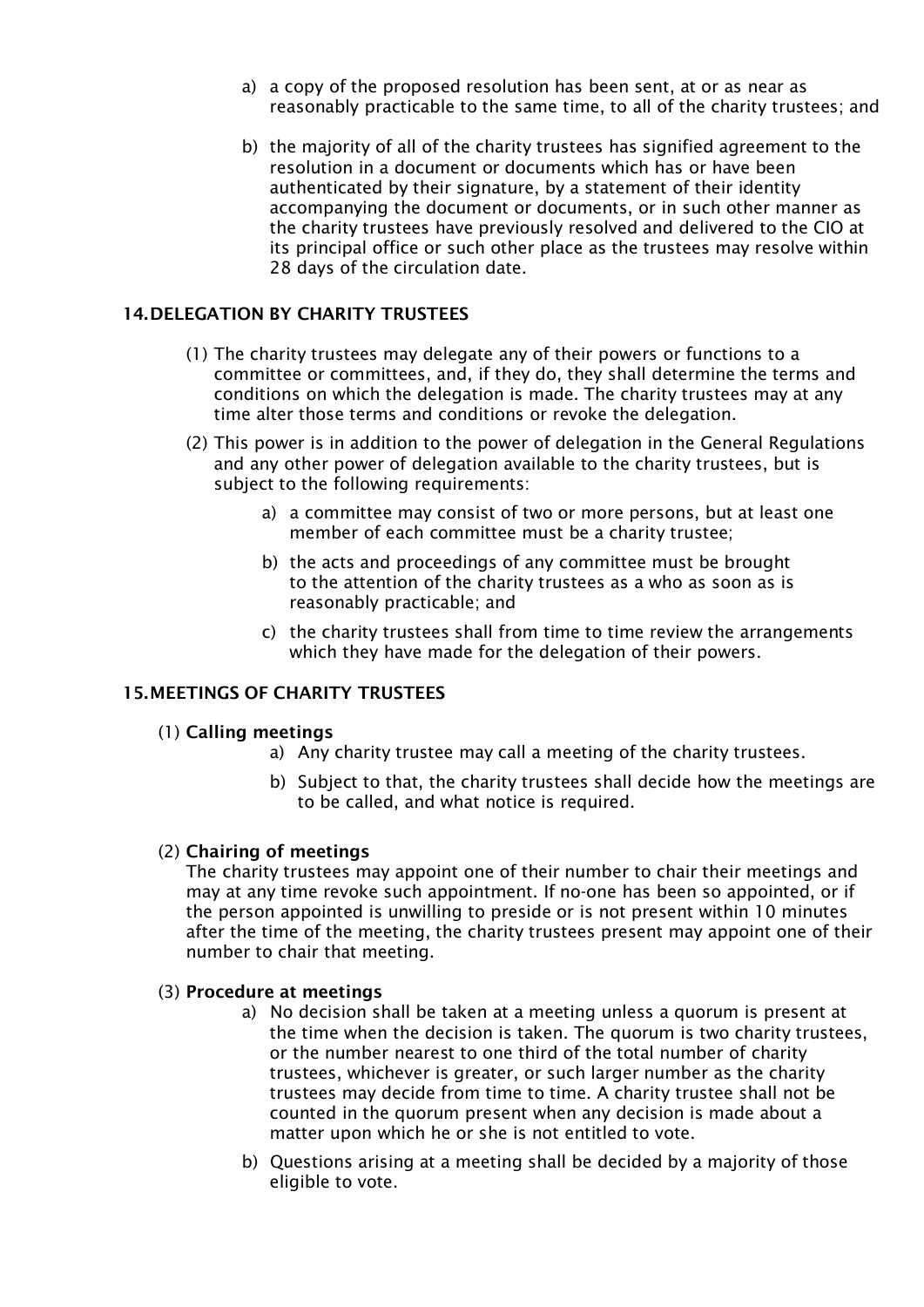c) In the case of an equality of votes, the person who chairs the meeting shall have a second or casting vote.

## (4) Participation in meetings by electronic means

- a) A meeting may be held by suitable electronic means agreed by the charity trustees in which each participant may communicate with all the other participants.
- b) Any charity trustee participating at a meeting by suitable electronic means agreed by the charity trustees in which a participant or participants may communicate with all the other participants shall qualify as being present at the meeting.
- c) Meetings held by electronic means must comply with rules for meetings, including chairing and the taking of minutes.

## 16.MEMBERSHIP OF THE CIO

- (1) The members of the CIO shall be its charity trustees for the time being. The only persons eligible to be members of the CIO are its charity trustees. Membership of the CIO cannot be transferred to anyone else.
- (2) Any member and charity trustee who ceases to be a charity trustee automatically ceases to be a member of the CIO.

## 17.INFORMAL OR ASSOCIATE (NON-VOTING) MEMBERSHIP

- (1) The charity trustees may create associate or other classes of non-voting membership and may determine the rights and obligations of any such members (including payment of membership fees), and the conditions for admission to, and termination of membership of any such class of members.
- (2) Other references in this constitution to "members" and "membership" do not apply to non-voting members, and non-voting members do not qualify as members for any purpose under the Charities Acts, General Regulations or Dissolution Regulations.

## 18.DECISIONS WHICH MUST BE MADE BY THE MEMBERS OF THE CIO

- (1) Any decision to:
	- a) amend the constitution of the CIO;
	- b) amalgamate the CIO with, or transfer its undertaking to, one or more other CIOs, in accordance with the Charities Act 2011; or
	- c) wind up or dissolve the CIO (including transferring its business to any other charity)

must be made by a resolution of the members of the CIO (rather than a resolution of the charity trustees).

- (2) Decisions of the members may be made either:
	- a) by resolution at a general meeting; or
	- b) by resolution in writing, in accordance with sub-clause (4) of this clause.
- (3) Any decision specified in sub-clause (1) of this clause must be made in accordance with the provisions of clause 28 (amendment of constitution),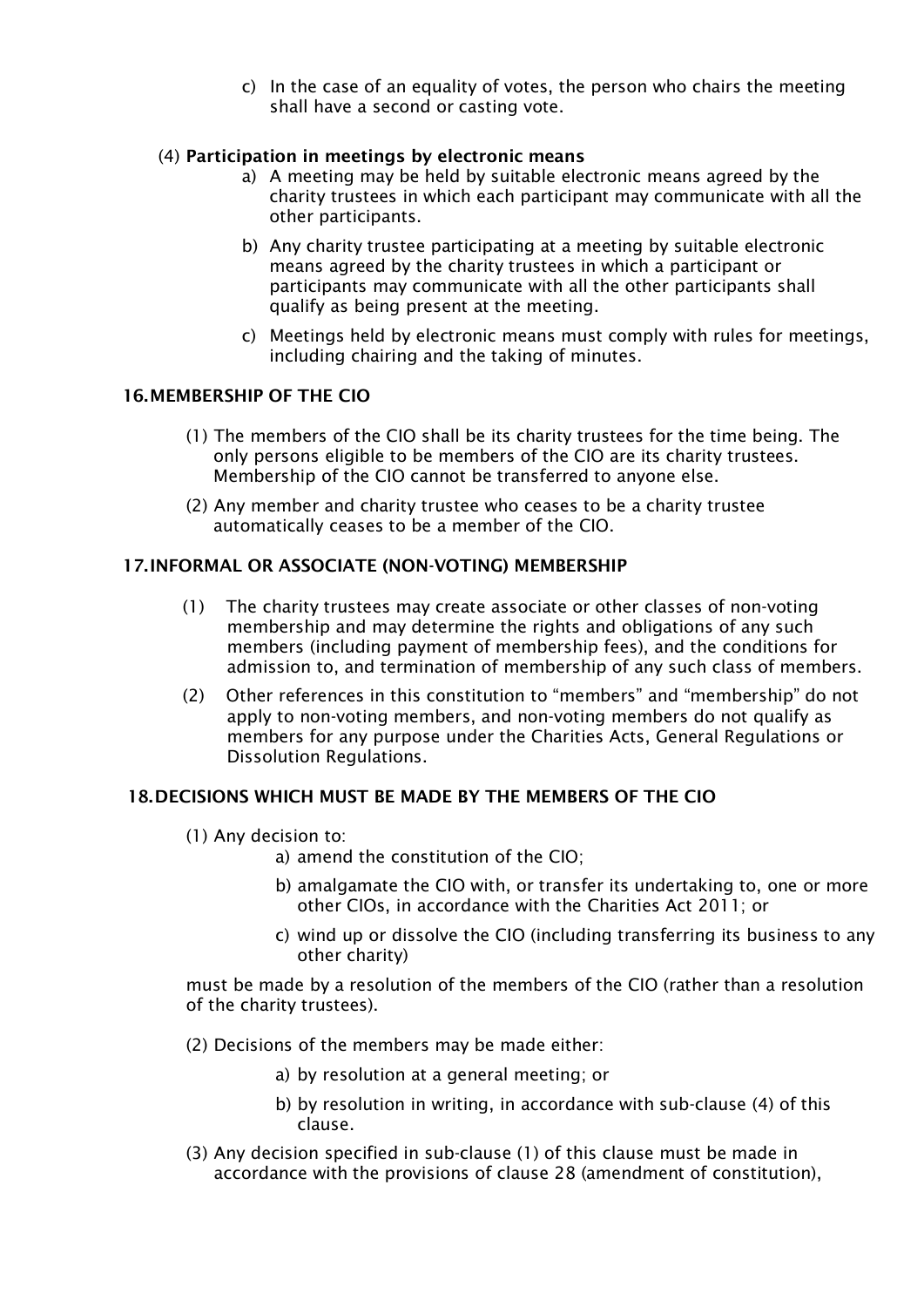clause 29 (Voluntary winding up or dissolution), or the provisions of the Charities Act 2011, the General Regulations or the Dissolution Regulations as applicable. Those provisions require the resolution to be agreed by a 75% majority of those members voting at a general meeting or agreed by all members in writing.

- (4) Except where a resolution in writing must be agreed by all the members, such a resolution may be agreed by a simple majority of all the members who are entitled to vote on it. Such a resolution shall be effective provided that:
	- a) a copy of the proposed resolution has been sent to all the members eligible to vote; and
	- b) the required majority of members has signified its agreement to the resolution in a document or documents which are received at the principal office within the period of 28 days beginning with the circulation date. The document signifying a member's agreement must be authenticated by their signature, by a statement of their identity accompanying the document, or in such other manner as the CIO has specified.

The resolution in writing may comprise several copies to which one or more members has signified their agreement. Eligibility to vote on the resolution is limited to members who are members of the CIO on the date when the proposal is first circulated.

## 19.GENERAL MEETINGS OF MEMBERS

## (1) Calling of general meetings of members

The charity trustees may designate any of their meetings as a general meeting of the members of the CIO. The purpose of such a meeting is to discharge any business which must by law be discharged by a resolution of the members of the CIO as specified in clause 18 (Decisions which must be made by the members of the CIO).

## (2) Notice of general meetings of members

- a) The minimum period of notice required to hold a general meeting of the members of the CIO is 14 days.
- b) Except where a specified period of notice is strictly required by another clause in this constitution, by the Charities Act 2011 or by the General Regulations, a general meeting may be called by shorter notice if it is agreed by a majority of the members of the CIO
- c) Proof that an envelope containing a notice was properly addressed, prepaid and posted; or that an electronic form of notice was properly addressed and sent, shall be conclusive evidence that the notice was given. Notice shall be deemed to be given 48 hours after it was posted or sent.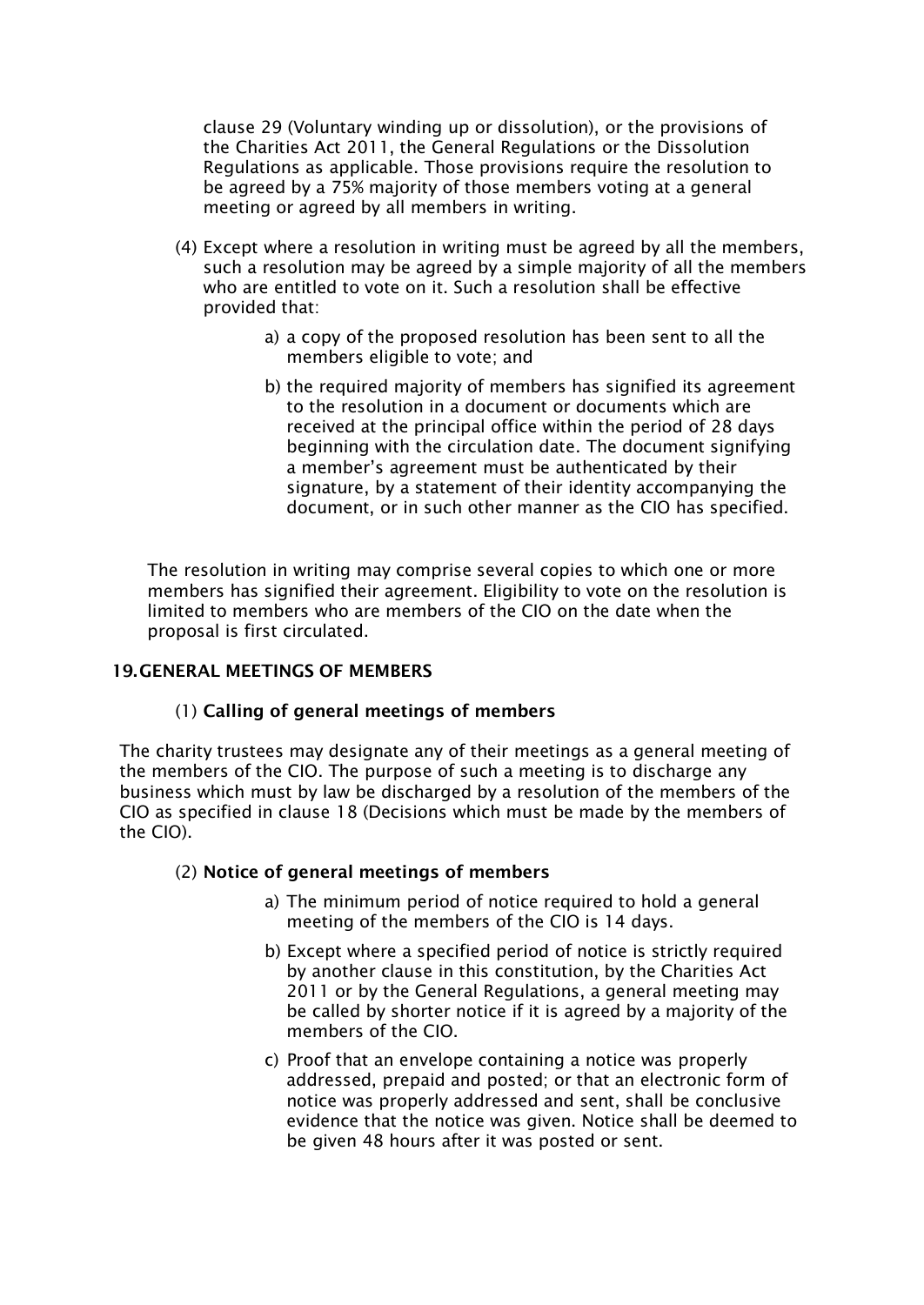## (3) Procedure at general meetings of members

The provisions in clause 15 (2)-(4) governing the chairing of meetings, procedure at meetings and participation in meetings by electronic means apply to any general meeting of the members, with all references to trustees to be taken as references to members.

# (4) Proxy voting

- a) Any member of the CIO may appoint another person as a proxy to exercise all or any of that member's rights to attend, speak and vote at a general meeting of the CIO. Proxies must be appointed by a notice in writing (a "pro notice") which:
	- i. states the name and address of the member appointing the proxy;
	- ii. identifies the person appointed to be that member proxy and the general meeting in relation to which that person is appointed;
	- iii. is signed by or on behalf of the member appointing the proxy, or is authenticated in such manner as t CIO may determine; and
	- iv. is delivered to the CIO in accordance with the constitution and any instructions contained in the notice of the general meeting to which they relate
- b) The CIO may require proxy notices to be delivered in a particular form and may specify different forms for different purposes.
- c) Proxy notices may (but do not have to) specify how the proxy appointed under them is to vote (or that the proxy is to abstain from voting) on one or more resolutions.
- d) Unless a proxy notice indicates otherwise, it must be treated as:
	- i. allowing the person appointed under it as a proxy discretion as to how to vote on any ancillary or procedural resolutions put to the meeting; and
	- ii. appointing that person as a proxy in relation to an adjournment of the general meeting to which it relates as well as the meeting itself.
- e) A member who is entitled to attend, speak or vote (either on a show of hands or on a poll) at a general meeting remains so entitled in respect of that meeting or any adjournment of it, even though a valid proxy notice has been delivered to the CIO by or on behalf of that member

 f) An appointment under a proxy notice may be revoked b delivering to the CIO a notice in writing given by or on behalf of the member by whom or on whose behalf the proxy notice was given.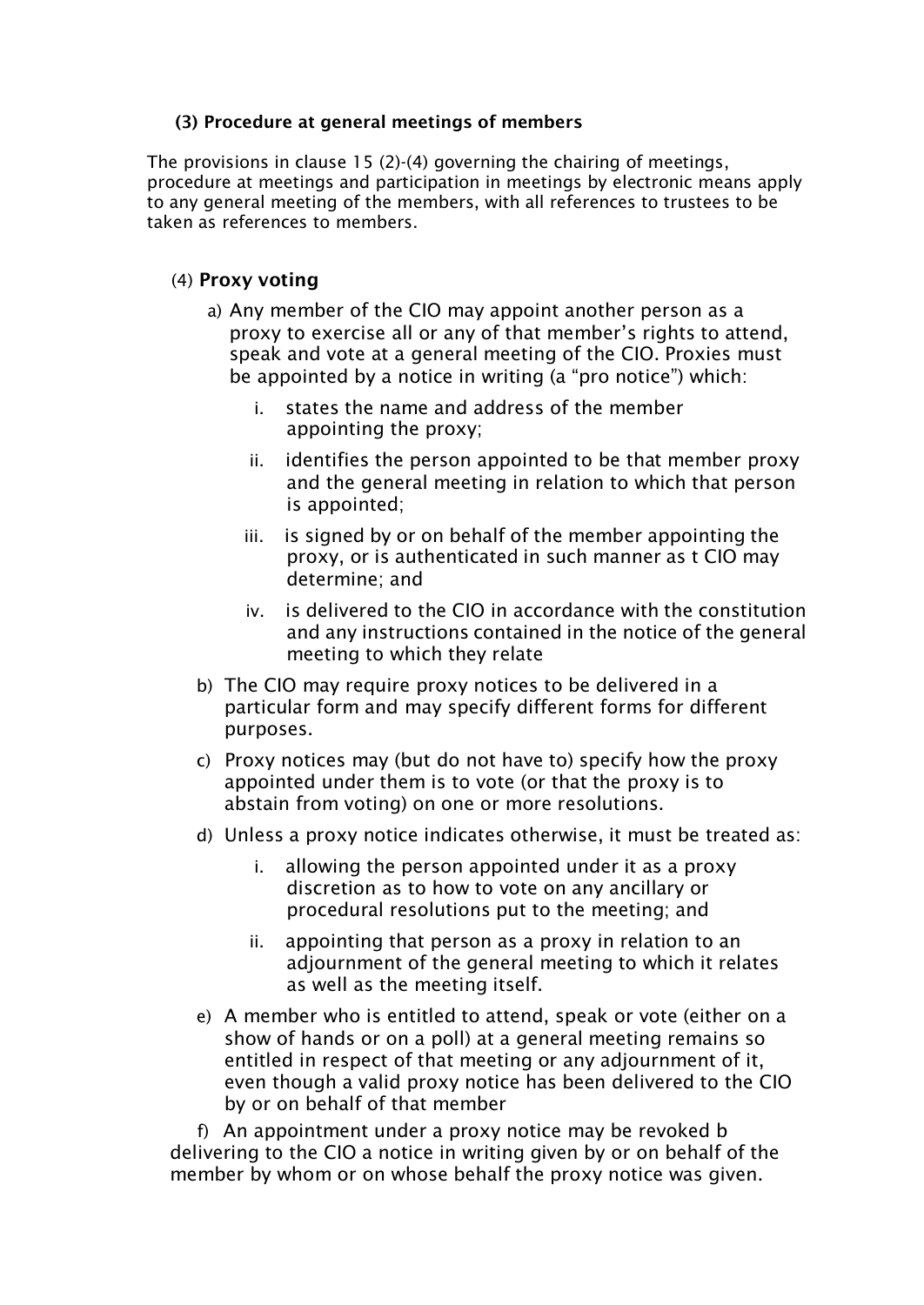g) A notice revoking a proxy appointment only takes effect if it is delivered before the start of the meeting or adjourned meeting to which it relates.

 h) If a proxy notice is not signed or authenticated by the member appointing the proxy, it must be accompanied by written evidence that the person who signed or authenticated it on that member's behalf had authority do so.

# (5) Postal Voting

- a) The CIO may, if the charity trustees so decide, allow the members to vote by post or electronic mail ("email") to elect charity trustees or to make a decision on any matter that is being decided at a general meeting of the members.
- b) The charity trustees must appoint at least two persons independent of the CIO to serve as scrutineers to supervise the conduct of the postal/email ballot and the counting of votes.
- c) If postal and/or email voting is to be allowed on a matt the CIO must send to members of the CIO not less than 21days before the deadline for receipt of votes cast in this way:
	- i. a notice by email, if the member has agreed to receive notices in this way under clause [22] (Use of electronic communications), including an explanation of the purpose of the vote and the voting procedure to be followed by the member, and a voting form capable of being returned by email or post to the CIO, containing details of the resolution being put to a vote, or of the candidate for election, as applicable;
	- ii. a notice by post to all other members, including a written explanation of the purpose of the postal vote and the voting procedure to be followed by the member; and a postal voting form containing details of the resolution being put to a vote, or of the candidates for election, as applicable.
- d) The voting procedure must require all forms returned by post to be in an envelope with the member's name and signature, and nothing else, on the outside, inside another envelope addressed to 'The Scrutineers for [name of CIO at the CIO's principal office or such other postal address is specified in the voting procedure.
- e) The voting procedure for votes cast by email must require the member's name to be at the top of the email, and t email must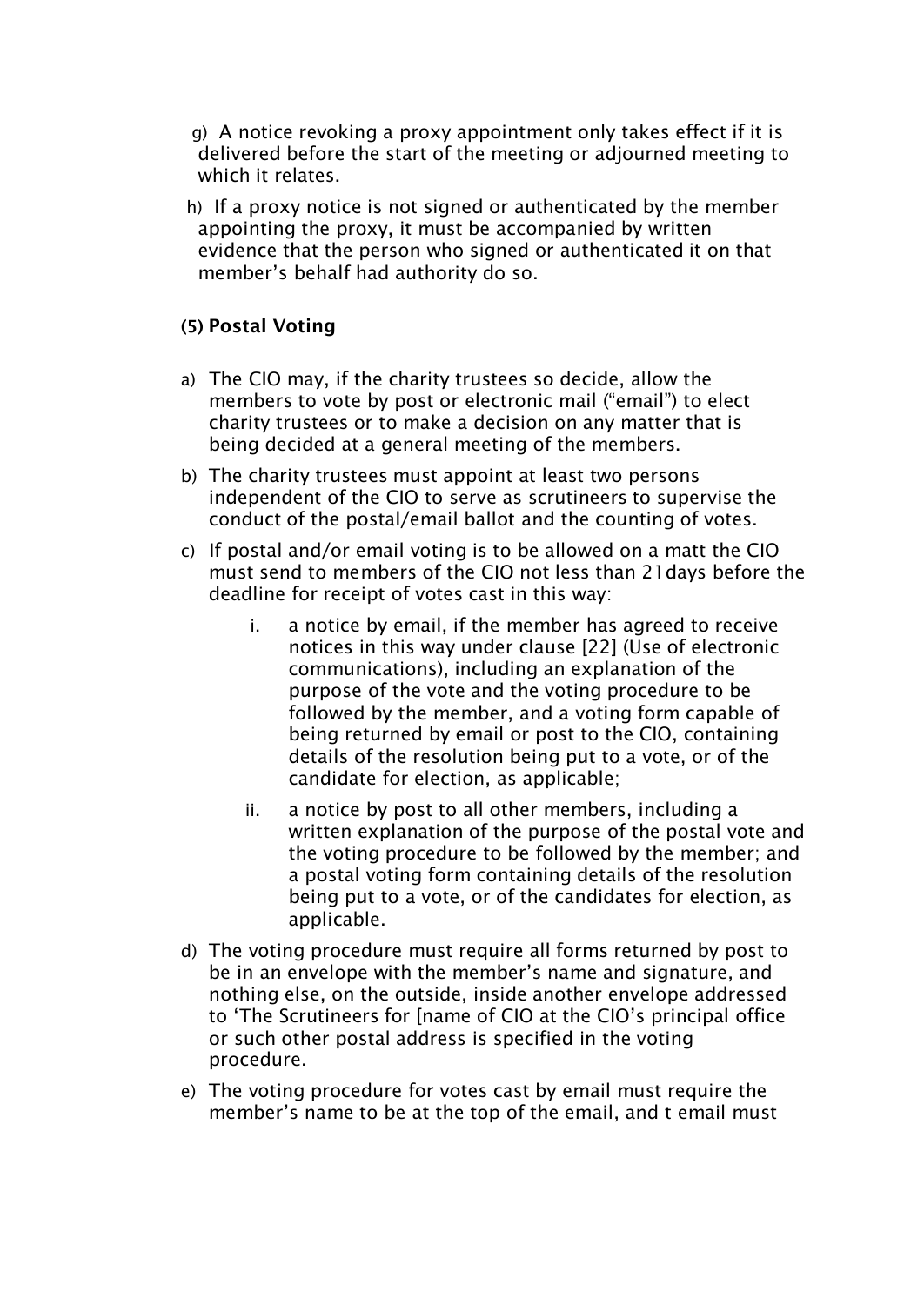be authenticated in the manner specified in the voting procedure.

- f) Email votes must be returned to an email address used only for this purpose and must be accessed only by a scrutineer.
- g) The voting procedure must specify the closing date and time for receipt of votes and must state that any votes received after the closing date or not complying with the voting procedure will be invalid and not be counted.
- h) The scrutineers must make a list of names of members casting valid votes, and a separate list of members casting votes which were invalid. These lists must be provided to a charity trustee or other person overseeing admission to, and voting at, the general meeting. A member who has cast a valid postal or email vote must not vote at the meeting, and must not be counted in the quorum for an part of the meeting on which he, she or it has already cast a valid vote. A member who has cast an invalid vote by post or email is allowed to vote at the meeting and counts towards the quorum.
- i) For postal votes, the scrutineers must retain the internal envelopes (with the member's name and signature). For email votes, the scrutineers must cut off and retain any part of the email that includes the member's name. In each case, a scrutineer must record on this evidence of the member's name that the vote has been counted, or if the vote has been declared invalid, the reason for such declaration.
- j) Votes cast by post or email must be counted by all the scrutineers before the meeting at which the vote is to b taken. The scrutineers must provide to the person chairing the meeting written confirmation of the number of valid votes received by post and email and the number of votes received which were invalid.
- k) The scrutineers must not disclose the result of the postal/email ballot until after votes taken by hand or by poll at the meeting, or by poll after the meeting, have been counted. Only at this point shall the scrutineers declare the result of the valid votes received, and these votes shall be included in the declaration of the result of the vote.
- l) Following the final declaration of the result of the vote, the scrutineers must provide to a charity trustee or other authorised person bundles containing the evidence of members submitting valid postal votes; evidence of members submitting valid email votes; evidence of invalid votes; the valid votes; and the invalid votes.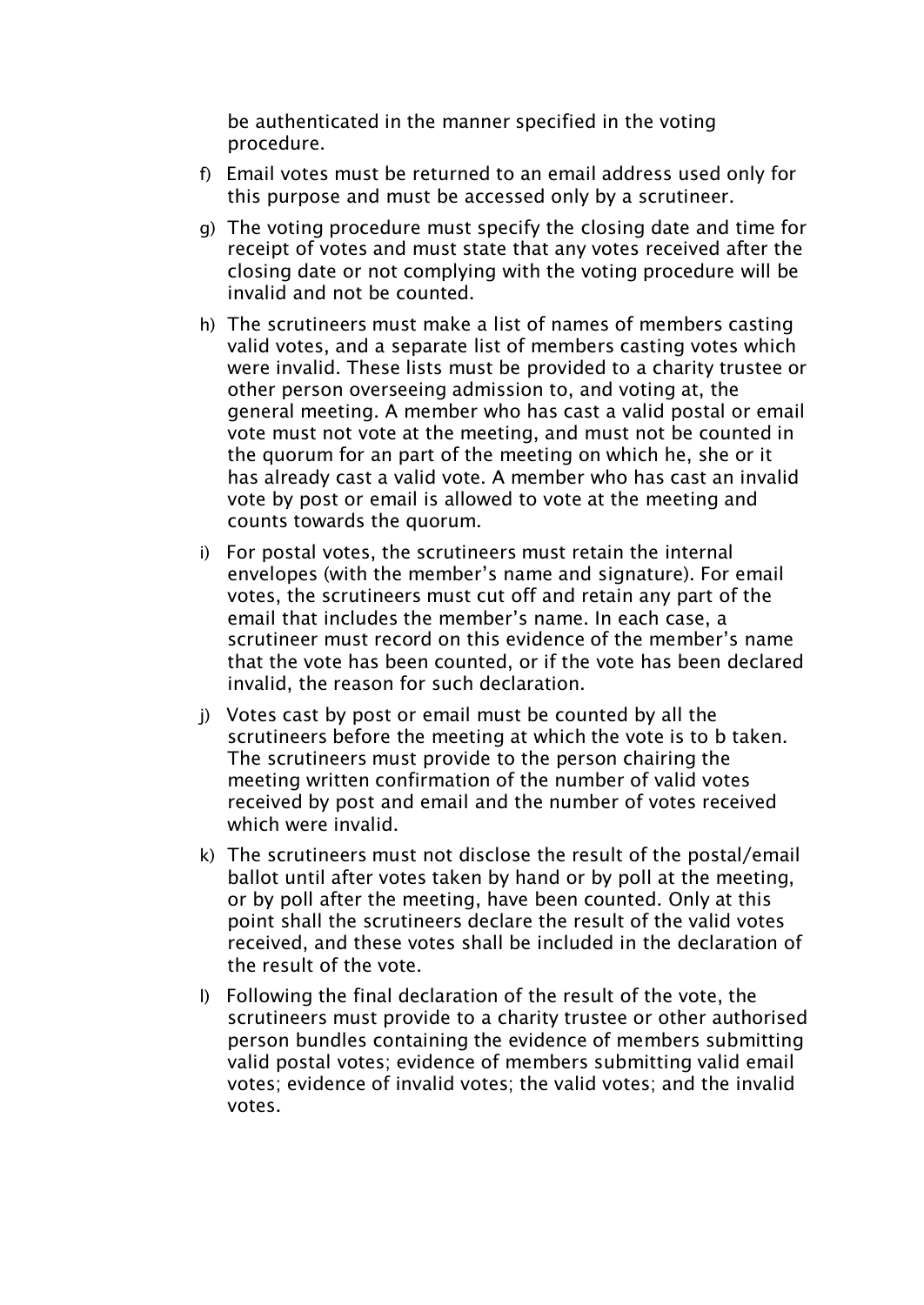- m) Any dispute about the conduct of a postal or email ballot must be referred initially to a panel set up by the charity trustees, to consist of two trustees and two
- n) persons independent of the CIO. If the dispute cannot be satisfactorily resolved by the panel, it must be referred t the Electoral Reform Services.

## 20.SAVING PROVISIONS

- (1) Subject to sub-clause (2) of this clause, all decisions of the charity trustees, or of a committee of charity trustees, shall be valid notwithstanding the participation in any vote of a charity trustee:
	- who was disqualified from holding office;
	- who had previously retired or who had been obliged by the constitution to vacate office;
	- who was not entitled to vote on the matter, whether by reason of a conflict of interest or otherwise;

if, without the vote of that charity trustee and that charity trustee being counted in the quorum, the decision has been made by a majority of the charity trustees at a quorate meeting.

(2) Sub-clause (1) of this clause does not permit a charity trustee to keep any benefit that may be conferred upon him or her by a resolution of the charity trustees or of a committee of charity trustees if, but for sub-clause (1), the resolution would have been void, or if the charity trustee has not complied with clause 7 (Conflicts of interest).

## 21.EXECUTION OF DOCUMENTS

- (1) The CIO shall execute documents either by signature or by affixing its seal (if it has one)
- (2) A document is validly executed by signature if it is signed by a least two of the charity trustees.
- (3) If the CIO has a seal:

a) it must comply with the provisions of the General Regulations; and

c) the seal must only be used by the authority of the charity trustees or of a committee of charity trustees du authorised by the charity trustees. The charity trustees may determine who shall sign any document to which t seal is affixed and unless otherwise so determined it shall be signed by two charity trustees.

## 22.USE OF ELECTRONIC COMMUNICATIONS

## (1) General

The CIO will comply with the requirements of the Communications Provisions in the General Regulations and in particular:

> a) the requirement to provide within 21 days to any member on request a hard copy of any document or information sent to the member otherwise than in hard copy form;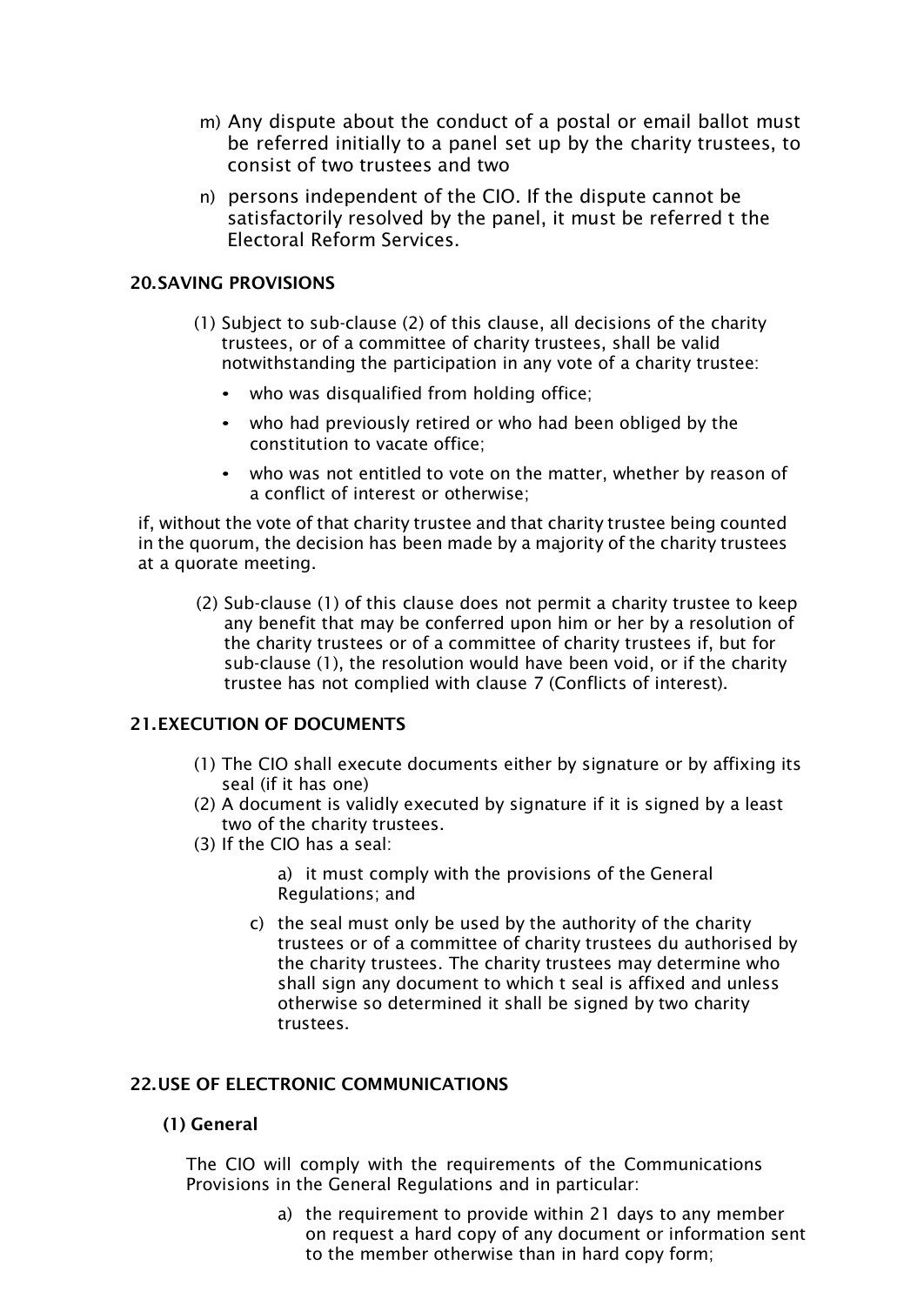b) any requirements to provide information to the Commission in a particular form or manner.

# (2) To the CIO

Any member or charity trustee of the CIO may communicate electronically with the CIO to an address specified by the CIO for the purpose, so long as the communication is authenticated in a manner which is satisfactory to the CIO.

# (3) By the CIO

- a) Any member or charity trustee of the CIO, by providing the CIO with his or her email address or similar, is taken to have agreed to receive communications from the CIO in electronic form at that address, unless the member h indicated to the CIO his or her unwillingness to receive such communications in that form.
- b) The charity trustees may, subject to compliance with any legal requirements, by means of publication on its website:
	- i. provide the members with the notice referred to i clause 19(2) (Notice of general meetings);
	- ii. give charity trustees notice of their meetings in accordance with clause 15(1) (Calling meetings); [and
	- iii. submit any proposal to the members or charity trustees for decision by written resolution or postal vote in accordance with the CIO's powers under clause 18 (Members' decisions), 18(4) (Decisions taken by resolution in writing), or [[the provisions for postal voting] (if you have included this optional provision, please insert the correct clause number here)].
- c) The charity trustees must
	- i. take reasonable steps to ensure that members and charity trustees are promptly notified of the publication of any such notice or proposal; and
	- ii. send any such notice or proposal in hard copy form to any member or charity trustee who has not consented to receive communications in electronic form.

# 23. KEEPING OF REGISTERS

The CIO must comply with its obligations under the General Regulation in relation to the keeping of, and provision of access to, a (combined) register of its members and charity trustees.

# 24.MINUTES

The charity trustees must keep minutes of all:

(1) appointments of officers made by the charity

trustees; (2) proceedings at general meetings of

the CIO;

(3) meetings of the charity trustees and committees of charity trustees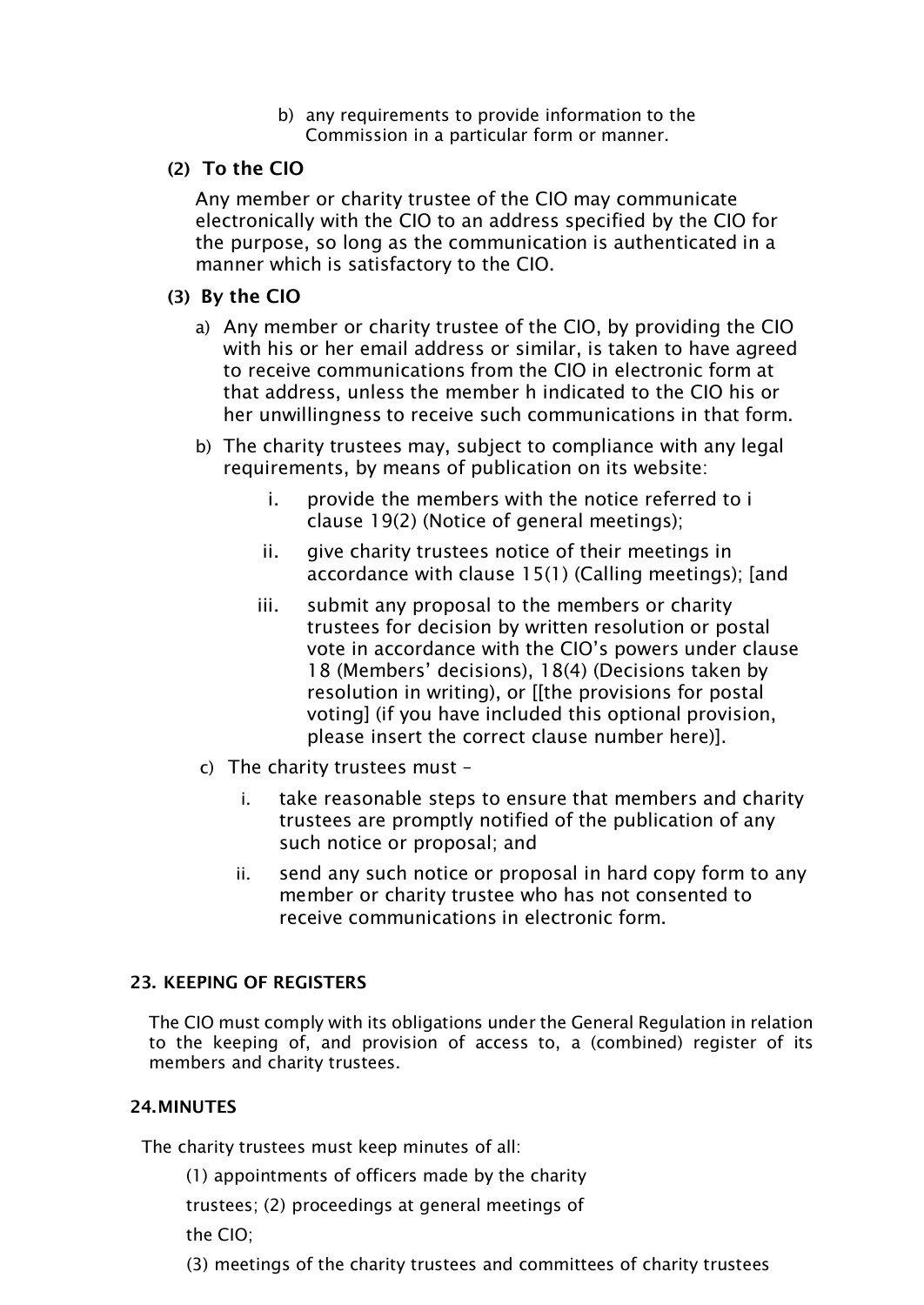including:

- the names of the trustees present at the meeting;
- the decisions made at the meetings; and
- where appropriate, the reasons for the decisions;
- decisions made by the charity trustees otherwise than in meetings

## ACCOUNTING RECORDS, ACCOUNTS, ANNUAL REPORTS AND RETURNS, REGISTER MAINTENANCE

- (1) The charity trustees must comply with the requirements of the Charities Act 2011 with regard to the keeping of accounting records, to the preparation and scrutiny of statements of account, and to the preparation of annual reports and returns. The statements of account, reports and returns must be sent to the Charity Commission, regardless of the income of the CIO, within 10 months of the financial year end.
- (2) The charity trustees must comply with their obligation to inform the Commission within 28 days of any change in the particular of the CIO entered on the Central Register of Charities.

## 25.RULES

The charity trustees may from time to time make such reasonable and proper rules or byelaws as they may deem necessary or expedient for the proper conduct and management of the CIO, but such rules or bye laws must not be inconsistent with any provision of this constitution. Copies of any such rules or bye laws currently in force must be made available to any member of the CIO on request.

## 26.DISPUTES

If a dispute arises between members of the CIO about the validity or propriety of anything done by the members under this constitution, and the dispute cannot be resolved by agreement, the parties to the dispute must first try in good faith to settle the dispute by mediation before resorting to litigation.

## 27. AMENDMENT OF CONSTITUTION

As provided by sections 224-227 of the Charities Act 2011: (1)

- (1) This constitution can only be amended:
	- a) by resolution agreed in writing by all members of the CIO; or
	- b) by a resolution passed by a 75% majority of those voting at a general meeting of the members of the CIO called in accordance with clause 19 (General meeting of members).

(2) Any alteration of clause 3 (Objects), clause [29] (Voluntary winding up or dissolution), this clause, or of any provision where the alteration would provide authorisation for any benefit to be obtained by charity trustees or members of the CIO or persons connected with them, requires the prior written consent of the Charity Commission.

(2) No amendment that is inconsistent with the provisions of the Charities Act 2011 or the General Regulations shall be valid.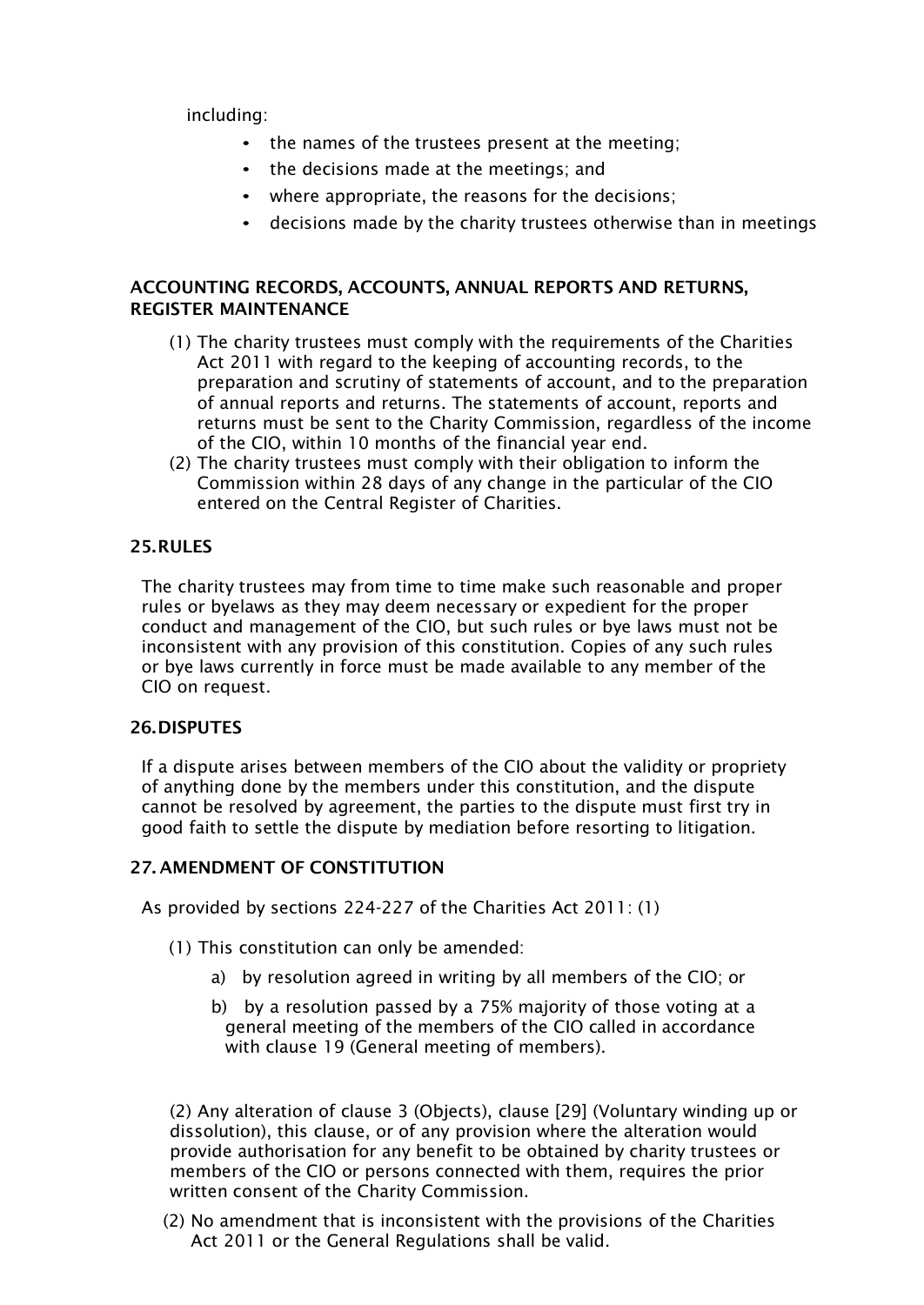(3) A copy of every resolution amending the constitution, together with a copy of the CIO's constitution as amended must be sent to the Commission by the end of the period of 15 days beginning with the date of passing of the resolution, and the amendment does not take effect until it has been recorded in the Register of Charities.

## 28.VOLUNTARY WINDING UP OR DISSOLUTION

- (1) As provided by the Dissolution Regulations, the CIO may be dissolved by resolution of its members. Any decision by the members to wind up or dissolve the CIO can only be made:
	- a) at a general meeting of the members of the CIO called in accordance with clause 19 (General meetings of members), of which not less than 14 days' notice has been given to those eligible to attend and vote:
		- i. by a resolution passed by a 75% majority of those voting, or

ii. by a resolution passed by decision taken without a vote and without any expression of dissent in response to the question put to the general meeting; or

- b) by a resolution agreed in writing by all members of the CIO.
- (2) Subject to the payment of all the CIO's debts:
	- a) Any resolution for the winding up of the CIO, or for the dissolution of the CIO without winding up, may contain provision directing how any remaining assets of the CIO shall be applied.
	- b) If the resolution does not contain such a provision, the charity trustees must decide how any remaining assets the CIO shall be applied.
	- c) In either case the remaining assets must be applied for charitable purposes the same as or similar to those of the CIO.
- (3) The CIO must observe the requirements of the Dissolution Regulations in applying to the Commission for the CIO to be removed from the Register of Charities, and in particular:

a) the charity trustees must send with their application to the Commission:

- i. a copy of the resolution passed by the members of the CIO;
- ii. a declaration by the charity trustees that any debt and other liabilities of the CIO have been settled o otherwise provided for in full; and
- iii. a statement by the charity trustees setting out the way in which any property of the CIO has been or is to be applied prior to its dissolution in accordance with this constitution;
- b) the charity trustees must ensure that a copy of the application is sent within seven days to every member and employee of the CIO, and to any charity trustee of t CIO who was not privy to the application.
- (4) If the CIO is to be wound up or dissolved in any other circumstances, the provisions of the Dissolution Regulations must be followed.